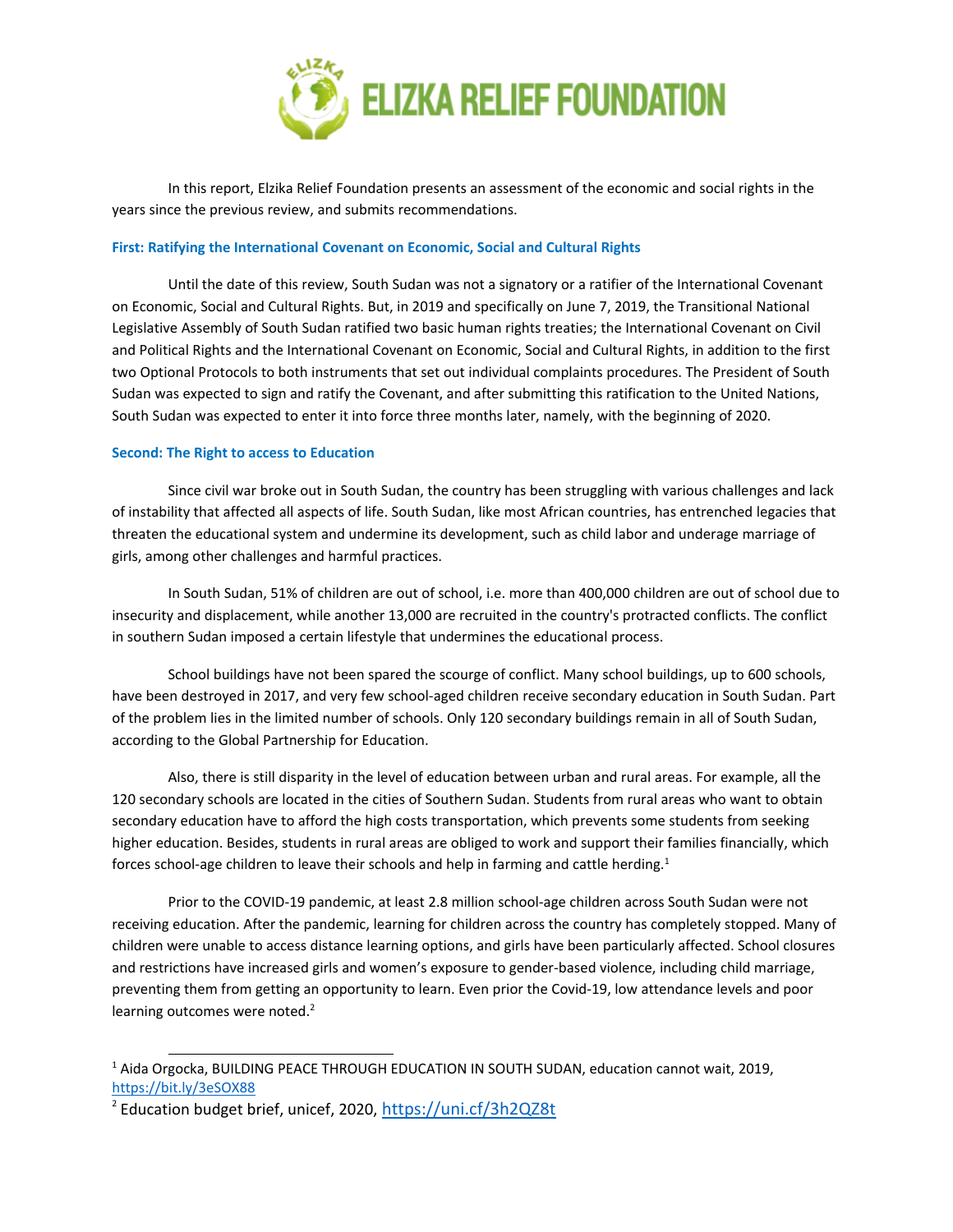

### **Third: The Right to Health**

In 2020, curative consultations were provided to 1,791,230 people, including 818,267 children under five. 305,552 of these children were treated for malaria, 172,616 for acute respiratory infections and 164,537 for diarrhea, which clearly indicates the deteriorating health conditions in southern Sudan.<sup>3</sup>

This country has about 1,500 health facilities, and three-quarters of them need minor, major or complete renovation. Many trained and skilled health staff left the country due to the violence and have not yet returned. Until this year, there was no single local doctor in the city of Malakal – the country'<sup>s</sup> second biggest city before the conflict. Even those health facilities which are open often have no medications. More than 80 percent of healthcare is provided by international organizations, but some have <sup>a</sup> limited capacity to deliver them on the ground, and this impacts the efficiency of the healthcare on offer. 4

## **Third: The Right to an Adequate Standard of Living**

In South Sudan, 73% of adults are illiterate, and 84% of them are women. The unemployment rate increases steadily every year, reaching 12.66% in 2020, <sup>a</sup> 0.60% increase from 2019. The unemployment rate for 2019 was 12.24%, <sup>a</sup> 0.02% increase from 2018, and for 2018, was 12.23%, <sup>a</sup> 0.13% decline from 2017. The statistics reveal how employment rate and job opportunities were hugely affected by the Covid-19 pandemic. This alarming phenomenon requires more effort to be taken by the government to face the increasing number of unemployed in the coming years. Therefore, the lack of employment and job opportunities in South Sudan is one of the main causes of poverty. 5

83% of South Sudan's 11 million people live in rural areas without access to many necessities of life. 80% of the population live under the international poverty line (\$1.90), with <sup>a</sup> dollar or less <sup>a</sup> day. Such extreme poverty is partly attributed to their living far from cities, without access to labor resources and jobs. The people of South Sudan are deprived of helping their country and themselves.<sup>6</sup>

Approximately 2 million South Sudanese are refugees in neighboring countries - mainly Uganda, Ethiopia and Sudan - and another 2 million people are internally displaced within South Sudan. This means that <sup>a</sup> third of the population does not live in their homes. Some find themselves in one of the six sites for civilians' protection run by UN forces in towns and cities such as Bentiu, Malakal and the capital, Juba.

Despite the 2018 Peace Agreement, many people in the camps do not feel safe enough to return to their homes. In places like Malakal, some people have returned to their homes, but then found it uninhabitable and destroyed. With nowhere else to stay in, they are forced to return to the camps. Basic services in camps can sometimes be limited, with water, sanitation and hygiene services as well as food and shelter supply outstripped by the needs of camp residents.<sup>7</sup>

<sup>&</sup>lt;sup>3</sup> Health in South Sudan Briefing note, unicef, 2020, <https://uni.cf/3toLhR1>

<sup>4</sup> There'<sup>s</sup> <sup>a</sup> lot to be done to address the uncountable health needs, MEDECINS SANS FRONTIERES, 2020, <https://bit.ly/2PT46Ox>

<sup>&</sup>lt;sup>5</sup> South Sudan Unemployment Rate 1991-2021, <https://bit.ly/3nXcDfO>

<sup>&</sup>lt;sup>6</sup> How conflict and economic crises exacerbate poverty in South Sudan, world bank blogs, 2019, <https://bit.ly/33t18U5>

<sup>&</sup>lt;sup>7</sup> Keeping displaced persons safe from COVID-19 in South Sudan, who, 2020, <https://bit.ly/3nSFBNY>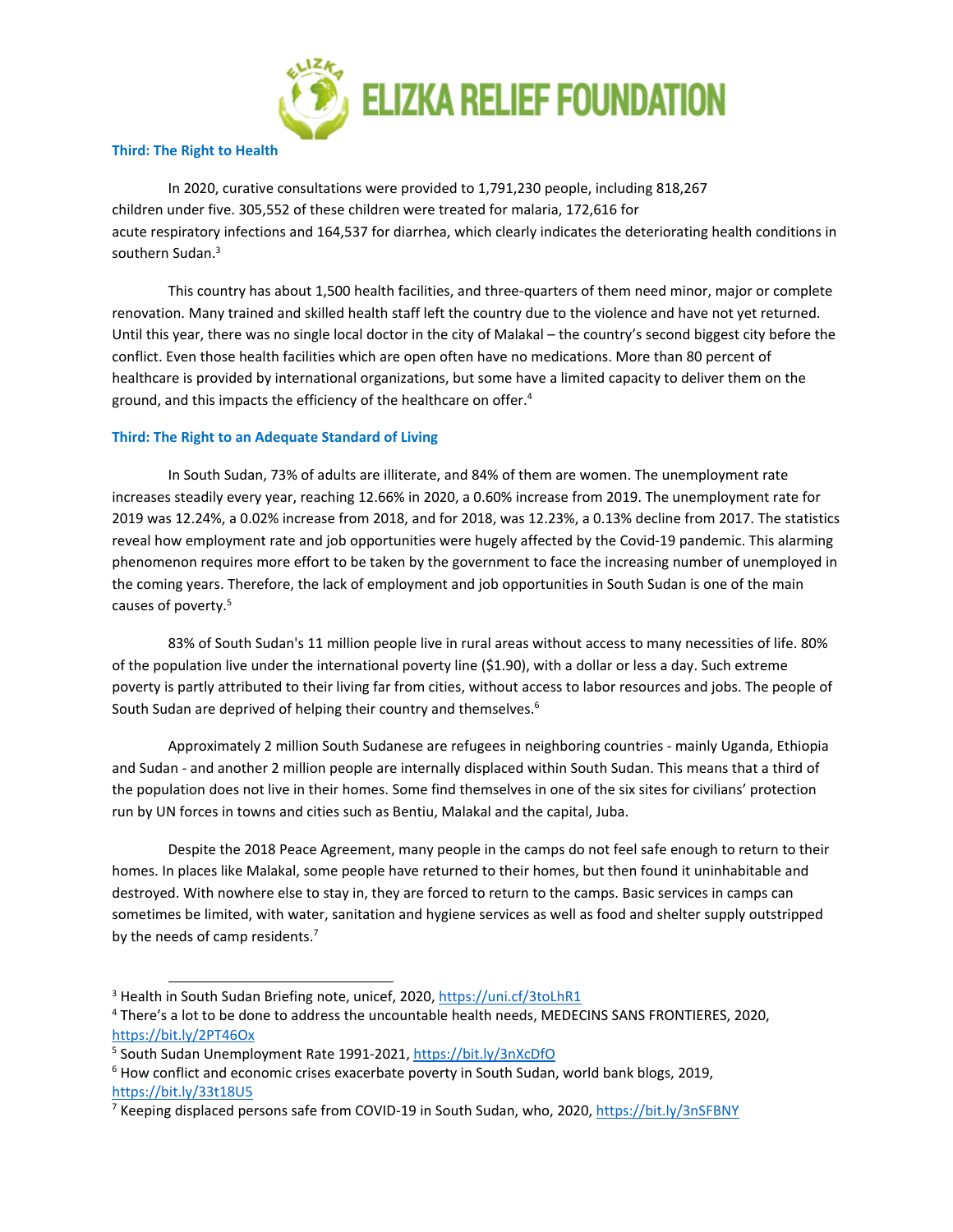

Regarding food security, in 2020, the severity and scale of acute food insecurity are high across the country, driven by the loss of productive assets linked to conflict, poor macroeconomic conditions, and large-scale crop and livestock losses during the 2019 floods. Also, local currency depreciation and low market supply levels are driving high staple food prices amid seasonal and atypical declines in food and income sources.

Although most COVID-19 restrictions were lifted in May, the overall demand for labor and services remains below normal levels, which has led to <sup>a</sup> decline in daily income as well as <sup>a</sup> surge in food prices and thus an increase in the number of food-insecure households. 8

## **Fourth: the Right to Social Security**

Although the need for social services has increased substantially, government expenditure on social sectors is minimal. Allocations have been undermined by the failing economy and de-prioritization of spending on social sectors in favor of spending on security.

The South Sudan Development Plan 2013–2017 and the National Development Strategy 2018–2021 identify social protection as <sup>a</sup> national priority to combat poverty and social exclusion.

The government also committed to allocating 1 per cent of its annual budget to protect the most vulnerable groups, but this percentage is considered small compared to what the citizens of southern Sudan actually need under difficult living conditions.

Although the concept of social protection is enshrined in the Bill of Rights stipulated in the Interim Constitution of the Republic of South Sudan under the title (Protection of the vulnerable, including orphans, the elderly, the disabled, pregnant and lactating women, and access to education and health), and the support for the social protection system for children under the Law (2009); Local Government Act (2009); and the War Disabled, Widows and Orphans Committee Law (2011), in reality, these laws are not explicitly applied under measures that support social protection, and the citizen doesn't feel their tangible results.<sup>9</sup>

# **Elizka Relief Foundation makes <sup>a</sup> number of recommendations that promotes economic and social rights:**

- 1. Elizka recommends the legislative assemblies of South Sudan, which are entrusted with the issuance of clear and specific laws that are commensurate with South Sudan'<sup>s</sup> ratification of the International Covenant on Economic, Social and Cultural Rights for the progressive realization of the Convention.
- 2. Elizka Foundation recommends the government of South Sudan to increase the national budget allocation to the collapsing education and health sectors.
- 3. Elizka calls on the African Union to provide more support to the state of South Sudan by supporting its partnership with other African countries, which increases the exploitation of unemployed youth in addition to increasing family income, which mainly contributes to improving living conditions
- 4. Civil society organizations inside Southern Sudan must cooperate in order to compensate citizens for the loss of some of their economic and social rights, such as organizing health convoys to compensate for the lack of health care, and providing mobile schools for all children deprived from education, while providing volunteer teachers to facilitate the educational process in order to encourage South Sudan to provide its citizens with the minimum obligations.

<sup>&</sup>lt;sup>8</sup> SOUTH SUDAN Food Security Outlook, relief web, 2020, <https://bit.ly/3tqdx5y>

<sup>9</sup> Mapping and Analysis of Social Protection in South Sudan, South Sudan Ministry of Gender, Child and Social Welfare and the United Nations Children'<sup>s</sup> Fund (UNICEF), 2019, <https://uni.cf/3bejzAe>